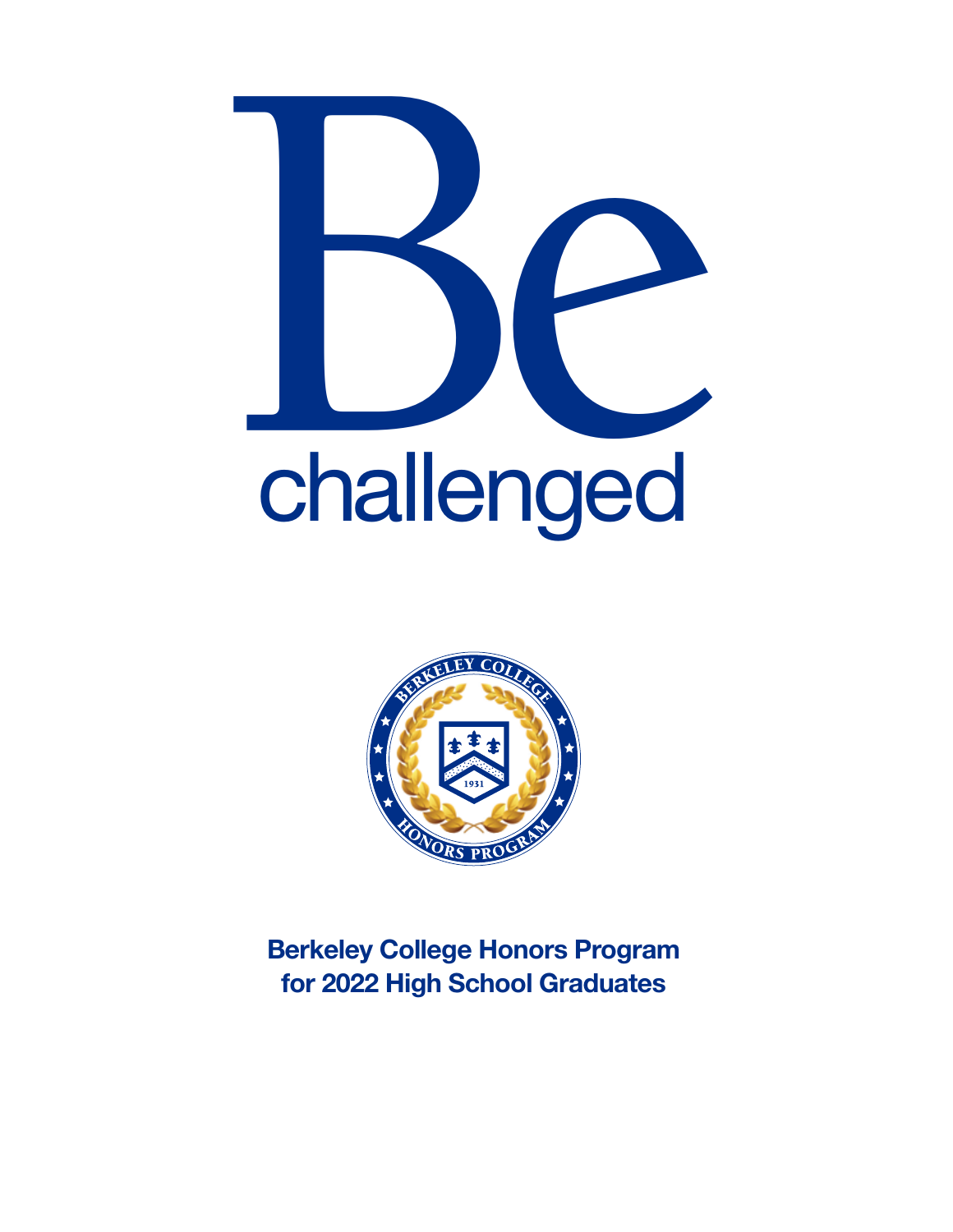# Honors Scholars Rise to the Challenge

Berkeley College is committed to challenging every student to reach his or her full potential. The Honors Program is designed to give a limited number of high-achieving students the opportunity to study in greater depth than is possible in the regular degree programs.

## A Challenging Opportunity with **Exceptional Benefits**

#### In addition to an opportunity for an advanced level of study, benefits of the Honors Program include:

- 2022 high school graduates who are accepted to the Honors Program will receive up to a half- or full-tuition scholarship, based on high school GPA.\* Students must be enrolled full-time and maintain a cumulative 3.00 GPA each award period to retain their scholarship
- Distinctive recognition on diploma and transcript, and Honors Program cord at graduation
- Involvement in a learning community with other high-achieving students across the system
- Limited enrollment that facilitates active participation and close relationships with peers and faculty
- Preparation for higher-level learning and challenges
- Join the Honors Scholars-Honors Program Canvas Organization
- Opportunities to participate in community service activities (a minimum of 30 hours over three semesters)
- Presenting an Honors Poster and/or Thesis to the Berkeley community
- Recognition at Honors Scholars Graduate Reception upon program conclusion







\* Awards are applied after all federal grants, Post-9/11 GI bill amounts, state grants, and state scholarships are applied, not to exceed the remaining tuition amount. Students who achieved a high school GPA between 3.00 and 3.49 are eligible for up to a half-tuition scholarship. Students who achieved a high school GPA of 3.50 or higher are eligible for up to a full-tuition scholarship. Cost of books, supplies, and graduation fees are not included. May be combined with the Berkeley College Grant and Berkeley TAP/TAG Grant. Cannot be combined with any other Berkeley College grants or scholarships.

Berkeley College reserves the right to add, discontinue, or modify its programs and policies at any time. Modifications subsequent to the original publication of this document may not be reflected here. For up-to-date and detailed information, please visit BerkeleyCollege.edu and view our catalogs at BerkeleyCollege.edu/Publications.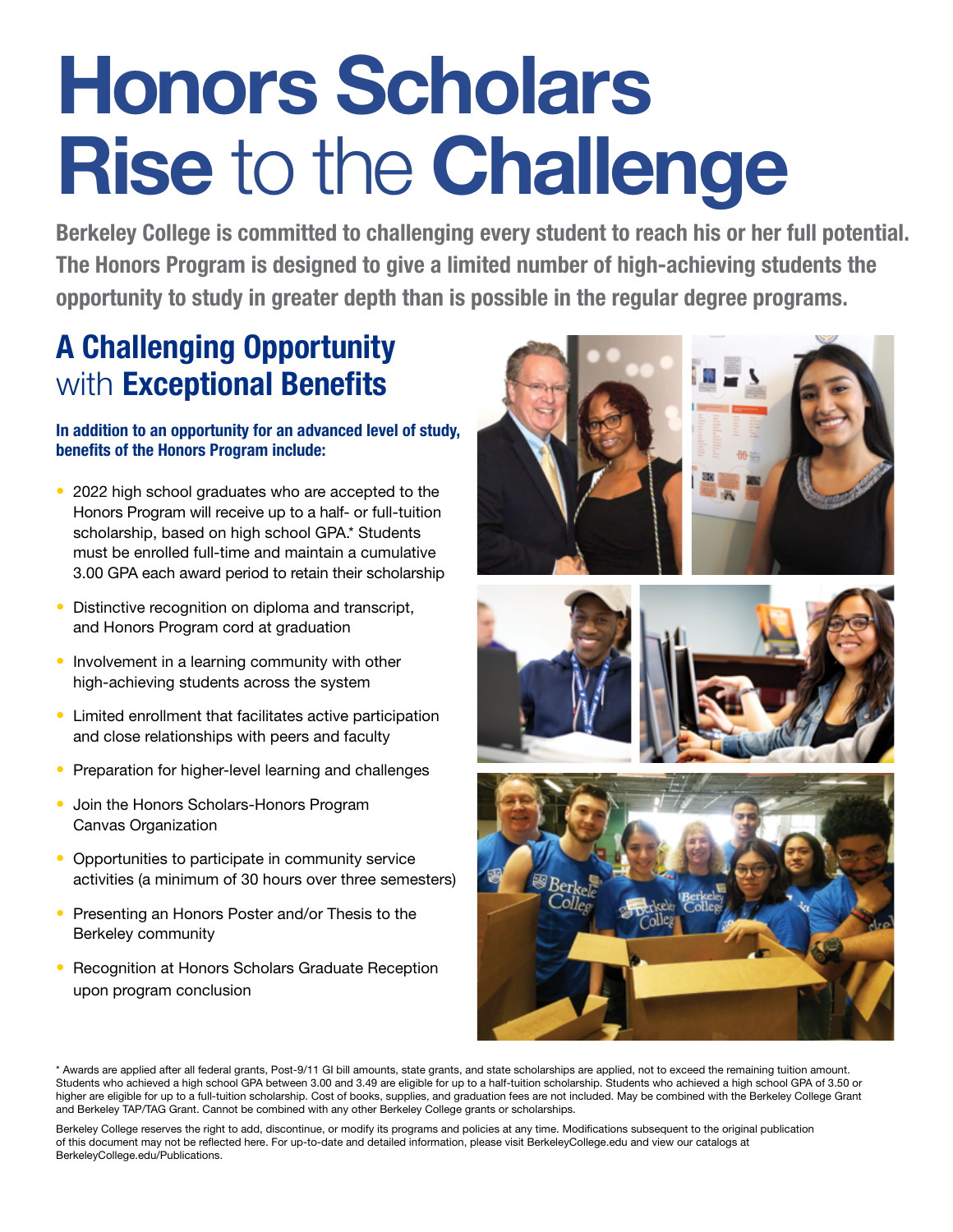### Getting Started: First-Year Honors Courses

Incoming first-year students begin the Honors Program with courses that set the tone for the level of study they should expect.

- Honors English I: Expository Writing (HON1105): Fall
- Honors English II: Writing Through Literature (HON2205): Winter
- Pre-Honors Seminars (HON2210): Spring

## A Social Justice Theme-Based Approach

The first-year Honors Program theme examines social issues within the United States and abroad. Honors students will be able to identify societal inequalities and challenges between law and science in a changing society and the relationship between police and all citizen groups in the United States. It explores current societal paradigm shifts and challenges on issues such as samesex marriage, gender equality, and inequality, LGBTQ challenges, socioeconomic class, and the relationship between police and society. Seminars will draw from interdisciplinary ideas and theories such as feminism theories, sociology theories, and criminological theories to help explain current news, policies, tragedies, and events.

### Learn from an Accomplished Faculty

Professors are chosen for the Honors Program for their expertise, ability to engage students in sustained discussions, track record of scholarship, and use of innovative teaching methods and technology. Honors learning communities participate in online seminars or meet in person each week and are also involved in field trips, plenary sessions, co-curricular activities, and special events. All Honors students must participate in community service. Students are required to complete a minimum of 30 hours of community service over three semesters.

### Eligibility Requirements

The Honors Program begins at the start of the fall semester of each academic year. Only students enrolled in an Associate's or Bachelor's degree program are eligible to participate in the Honors Program. Eligible students must have a minimum high school GPA of 3.00 and be able to demonstrate prior academic excellence. Honors Program students must complete a series of Honors seminars with their assigned learning communities.

#### How to Apply Eligible First-Year Candidates

- Complete the Honors Program application
- One written essay
- Evidence of past academic achievements (e.g. certificates, awards, dean's list letters, honor societies, etc.)
- Resume (if available)
- One or more letters of recommendation (two are preferred) from a teacher, supervisor, or staff member (advisor, counselor, etc.)
- Unofficial transcripts proving GPA and credits
- Deadline date: July 1, 2022

#### To fill out the Honors Application eForm, go to: BerkeleyCollege.edu/HonorsProgram